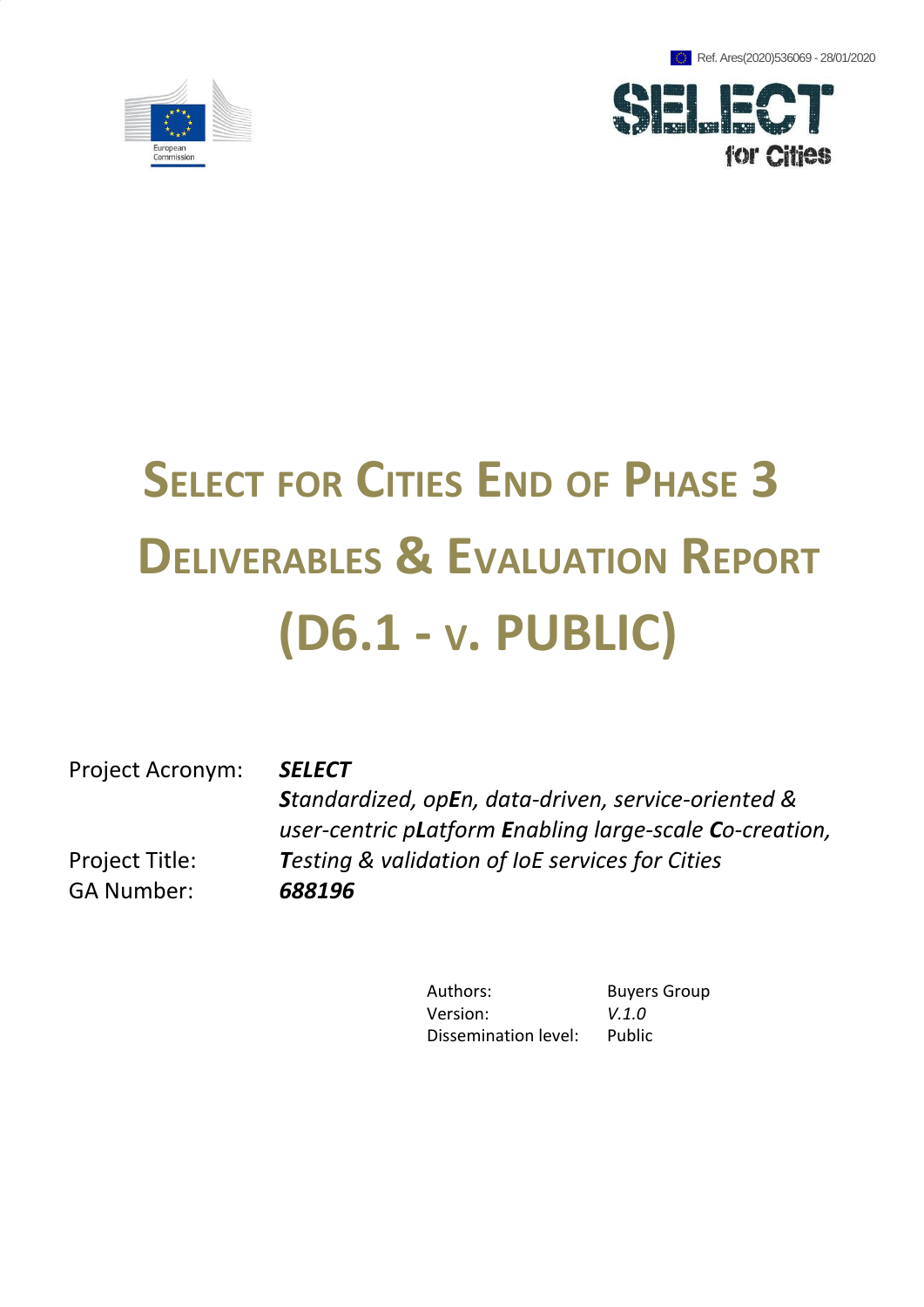



## **Document revision history**

| <b>Revision</b> |                       |                     |            |                        |
|-----------------|-----------------------|---------------------|------------|------------------------|
| No              | Author                | Organization        | Date       | Work effectuated       |
|                 | <b>Hugo Goncalves</b> | <b>Forum Virium</b> | 30/11/2019 | Initial draft          |
|                 | All                   | Consortium          | 10/12/2019 | <b>Finalized draft</b> |

## **Approvals for final version**

| Contributor | Author     | Organization                 | Date       |
|-------------|------------|------------------------------|------------|
|             |            |                              |            |
| Consortium  | Consortium | Select for Cities Consortium | 15/12/2019 |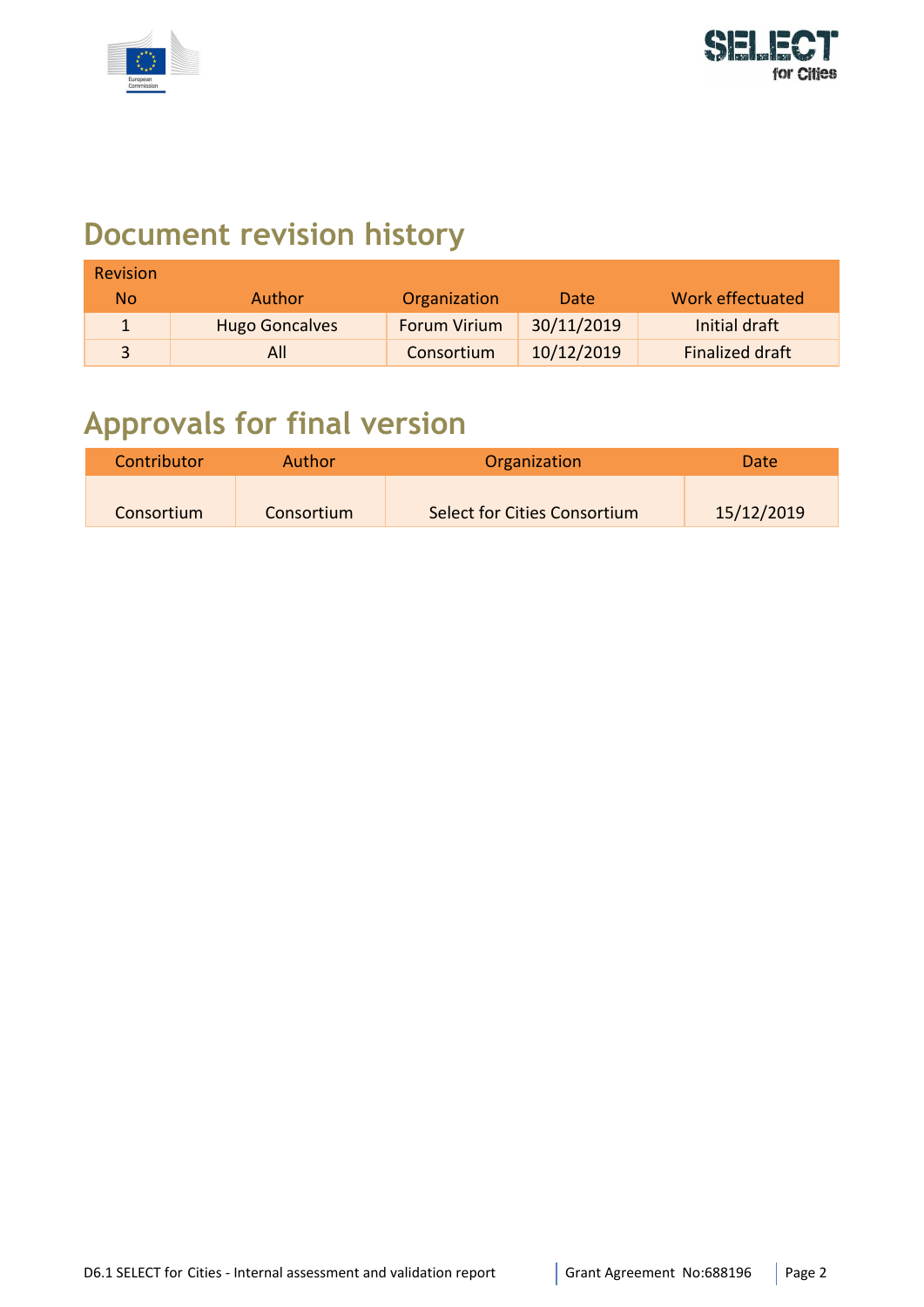



### **Table of Contents**

| <b>Executive Summary</b>              | $\boldsymbol{A}$ |
|---------------------------------------|------------------|
| Project internal consultation results | 6                |
| Conclusion                            |                  |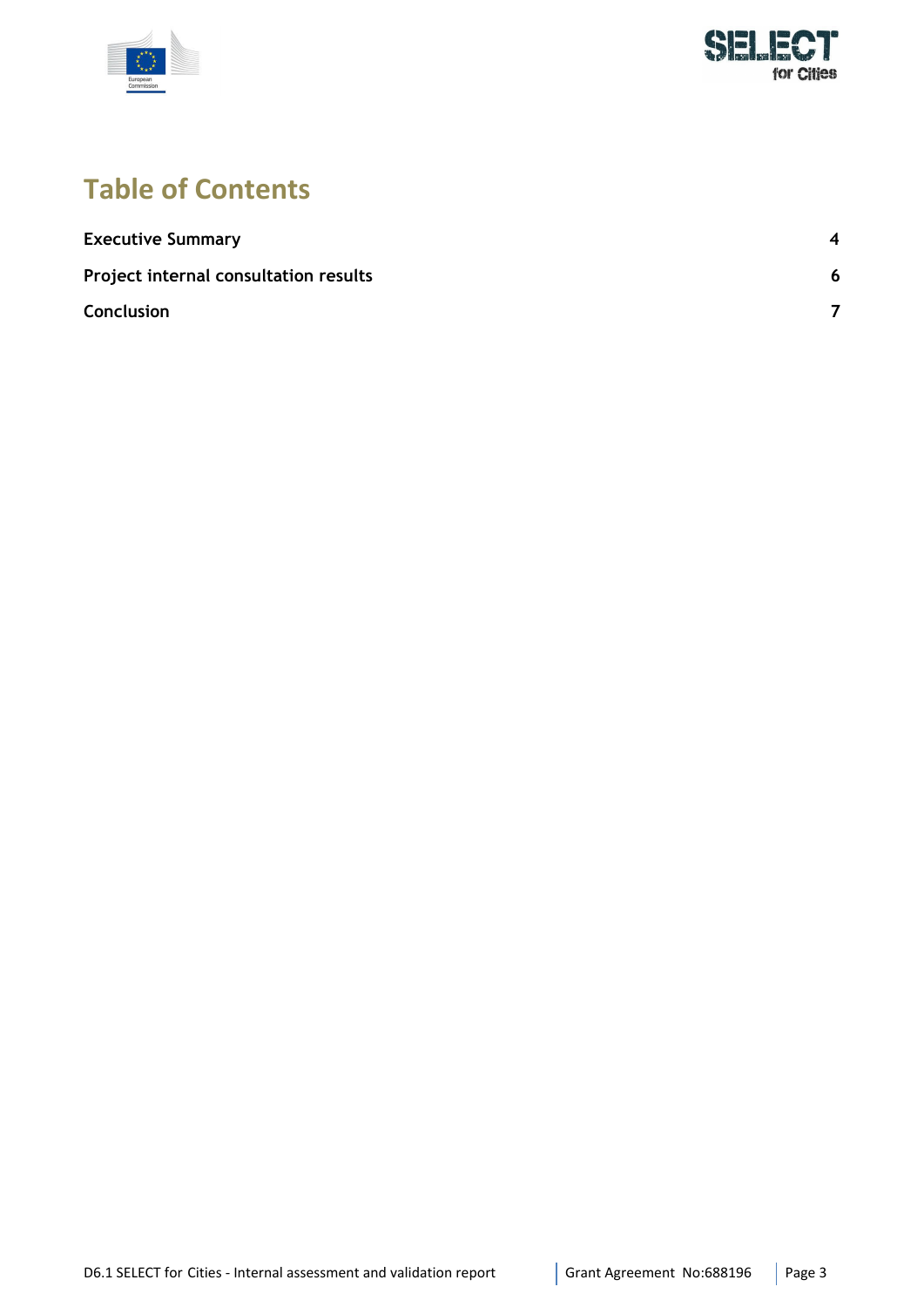



#### <span id="page-3-0"></span>**Executive Summary**

This report is the overview of the project-internal consultation to gauge city partners' stakeholders in procuring one or more of the solutions developed in SELECT for Cities (which would then need to be part of a normal procurement process, open to other bidders that did not participate to one of SELECT for Cities' phases).

This report is to be read in addition to final project deliverables, in particular deliverable D5.3 'Evaluation report, PCP Phase 3' as it is directly linked to the activities and results obtained during the PCP Phase 3 solutions testing in living labs within the cities of Antwerp and Helsinki.

This report is based on the feedback received during the solutions testing and via direct discussions with key City representatives. Below follows a list of the City representatives upon which we based on findings and their role/participation in the project.

### **Project internal consultation results**

The following represents a consolidation of the statements and input collected from the actors listed above.

The Solutions were interesting and the demo cases mostly reflected possible usage scenarios, including IoT AQ data, using map data and predictive analytics and charting data with graphs.

The City based users part of the testing expressed a positive impression of the solutions and interest in continuing to be involved in their development and testing if possible. However they all remarked that in order for the solutions to be implemented in their respective contexts, integration work should be contracted to the solutions providers, and some further technical development would also be required to ensure their robustness and data privacy as reported in above.

By using specific demo cases during the user's interaction with the Solutions, some degree of innovation scope was lost. Also, some key aspects on data privacy and consent management raised questions, that would need to be clarified before a city-wide platform usage can be considered. Nevertheless some of the solutions have developed models based on the MyData approach for data consent management system, and the modularity of the platforms allows for such types of upgrades. The scaling as a possible deployment on a wide city level was also a question mark, but furthermore known to be less significant and a technically achievable issue.

The technical issues detected during the solutions pilot, were mostly based on these scenarios: